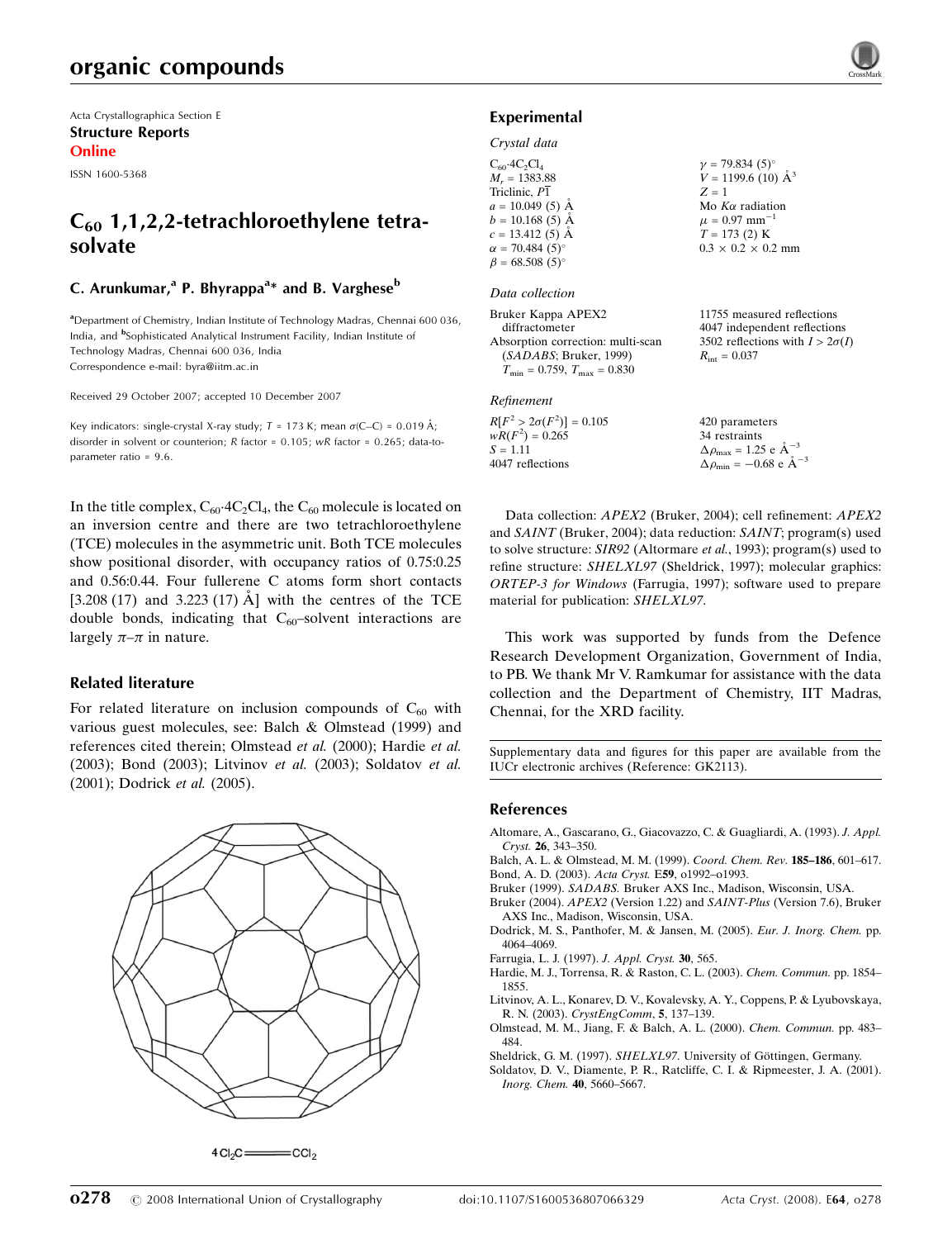# **supporting information**

*Acta Cryst.* (2008). E**64**, o278 [https://doi.org/10.1107/S1600536807066329]

### **C60 1,1,2,2-tetrachloroethylene tetrasolvate**

### **C. Arunkumar, P. Bhyrappa and B. Varghese**

### **S1. Comment**

 $C_{60}$  is located around inversion centre and there are two symmetry independent 1,1,2,2-tetrachloroethylene (TCE) solvent molecules in the asymmetric unit. The *ORTEP* drawing of the title compound is shown in Fig. 1. In the  $C_{60}$  molecule inter-pentagonal bond distances are in the range 1.3947 (17)–1.414 (15) Å while the intra-pentagonal bond distances are in the range 1.364 (19)–1.55 (2) Å. Such a variation in bond lengths is possibly due to the librational motion of the  $C_{60}$ molecule in the crystal. Similar variations of bond lengths were observed in some other  $C_{60}$  co-crystals (Dodrick *et al.*, 2005). The C<sub>60</sub> and TCE molecules show intermolecular  $\pi$ - $\pi$  interactions (Fig. 2). The short contacts between the fullerene C2 atom and the centre of the ethylene C33A—C34A bond, and C22 atom and the centre of the ethylene C31A  $-C32A$  bond are of 3.208 (17) and 3.223 (17) Å, respectively. Additionally, short contacts are observed between Cl atoms of TCE and C<sub>60</sub> (Cl7…C14<sup>i</sup> 3.419 (14) Å, Cl5…Cl4 = 3.491 (4) Å; symmetry code: (i) *x*,  $-1 + y$ , *z*]. The solvent molecules and  $C_{60}$  are located in alternating layers parallel to the (001) plane. The shortest  $C_{60}$  contacts are: C27…C29<sup>i</sup> 3.690 (14) Å and C9…C11<sup>ii</sup> 3.447 (14) Å [symmetry code: (i) 2 - *x*, 1 - *y*, -*z*, (ii) 1 - *x*, -*y*, -*z*]

### **S2. Experimental**

 $C_{60}$  sample was purchased from Sigma-Aldrich and used as received. The solvents for crystallization, 1,1,2,2-tetrachloroethylene (TCE) and methanol were of purity >99% and were purchased from E. Merck (Germany). Crystals of the C<sub>60</sub>.  $4(CCl<sub>4</sub>)$  were grown by diffusion of methanol into a solution of  $C<sub>60</sub>$  in TCE over a period of five days. Upon removal from the mother liquor the crystals were unstable anad therefore were mounted at  $0^{\circ}$ C.

### **S3. Refinement**

The  $C_{60}$  molecule was refined without any restraints. Both TCE molecules were disordered and showed two approximately perpendicular orientations with overlapping Cl atoms (the ratio of occupancies 0.75:0.25 and 0.56:0.44). Since one of the disordered TCE molecules showed occupancies very close to 0.75 and 0.25 these values were fixed at the final stages of the refinement. The restraints were imposed on C—C and C—Cl bond lengths of the TCE molecules and anisotropic displacement parameters of C31A, C32A and C34A atoms. The residual peak of 1.25 e  $\AA$ <sup>3</sup> is located at 1.06 Å from the C5 atom of  $C_{60}$  indicating that in addition to large librational motion the  $C_{60}$  molecule can be also partially disordered. The high residual values, R1=0.105 and wR1=0.259 are most probably due to disorder of the TCE and C<sub>60</sub> molecules.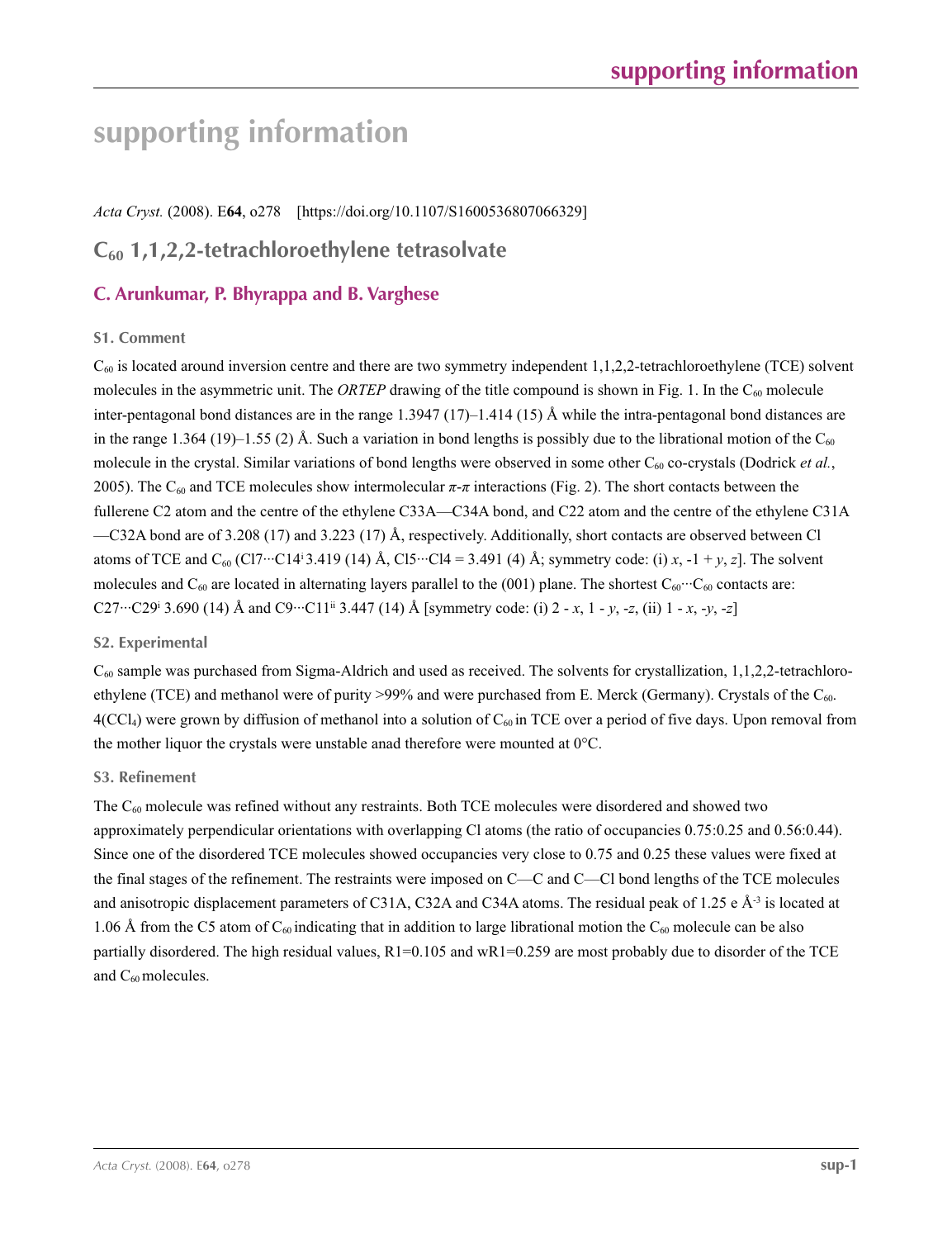

**Figure 1**

*ORTEP* diagram of the title compound showing 50% probability displacement ellipsoids. Labels for C<sub>60</sub> were omitted. The TCE molecules in minor occupancies are not shown. Symmetry code for the atoms not from the asymmetric unit(\_2): 2 - *x*, -*y*, -*z*).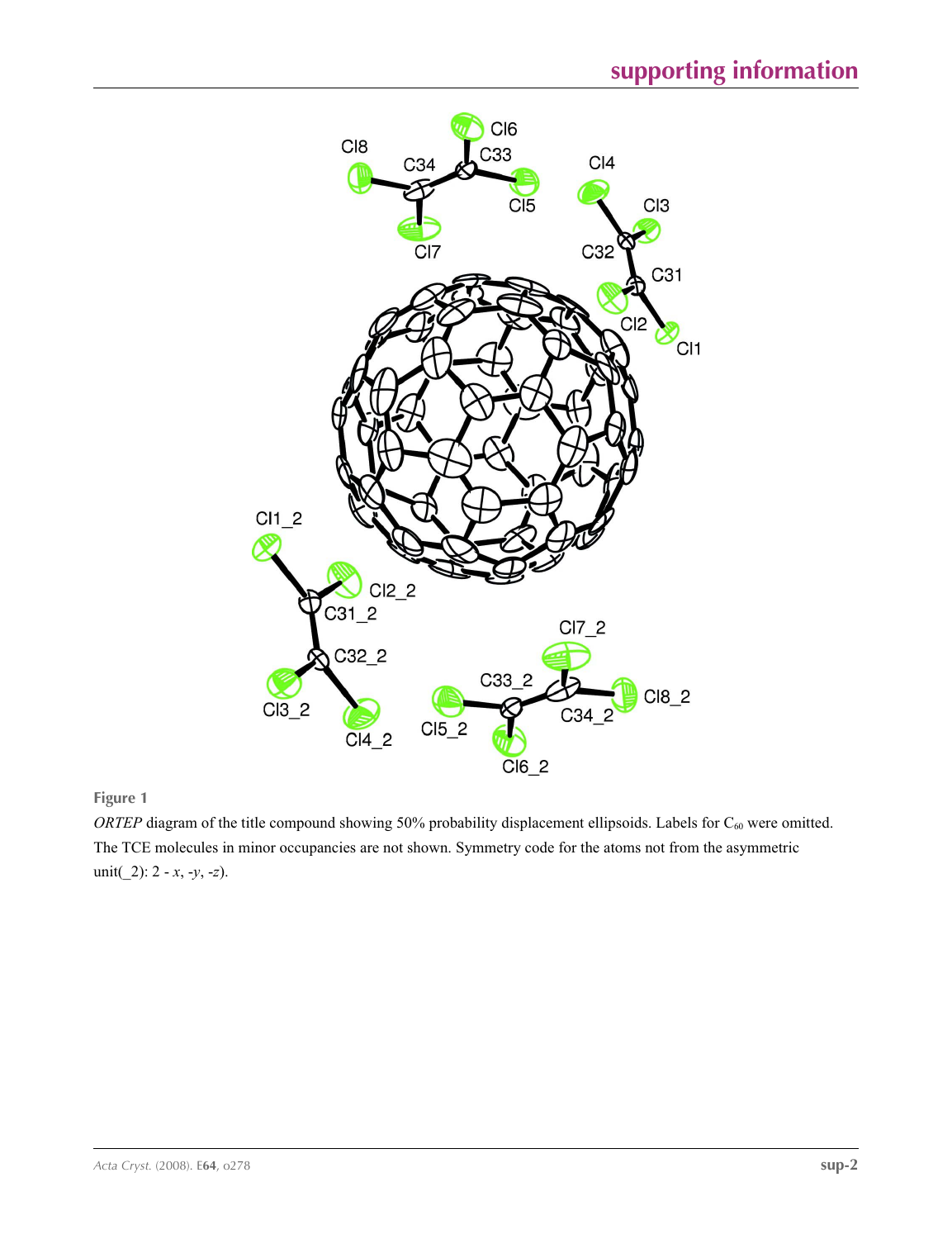

**Figure 2**

View of the crystal packing in the title compound along the *b* axis.

**(I)** 

*Crystal data*

 $C_{60}$ ·4 $C_2Cl_4$  $M_r = 1383.88$ Triclinic, *P*1 Hall symbol: -P 1  $a = 10.049(5)$  Å  $b = 10.168(5)$  Å  $c = 13.412(5)$  Å  $\alpha$  = 70.484 (5)<sup>°</sup>  $\beta$  = 68.508 (5)<sup>°</sup>  $γ = 79.834(5)°$  $V = 1199.6$  (10) Å<sup>3</sup>

### *Data collection*

| Bruker APEX2 Kappa                                 | 11755                   |
|----------------------------------------------------|-------------------------|
| diffractometer                                     | 4047 ir                 |
| Radiation source: fine-focus sealed tube           | $3502 \text{ re}$       |
| Graphite monochromator                             | $R_{\rm int}=0$         |
| $\omega$ and $\varphi$ scan                        | $\theta_{\text{max}}=2$ |
| Absorption correction: multi-scan                  | $h = -11$               |
| (SADABS; Bruker, 1999)                             | $k = -12$               |
| $T_{\text{min}}$ = 0.759, $T_{\text{max}}$ = 0.830 | $l = -15$               |

### *Refinement*

Refinement on *F*<sup>2</sup> Least-squares matrix: full  $R[F^2 > 2\sigma(F^2)] = 0.105$  $wR(F^2) = 0.265$  $S = 1.11$ 4047 reflections 420 parameters 34 restraints Primary atom site location: structure-invariant direct methods Secondary atom site location: difference Fourier map  $w = 1/[\sigma^2(F_o^2) + (0.0602P)^2 + 20.5574P]$ where  $P = (F_o^2 + 2F_c^2)/3$  $(\Delta/\sigma)_{\text{max}}$  < 0.001 Δ*ρ*max = 1.25 e Å−3  $\Delta\rho_{\text{min}} = -0.68$  e Å<sup>-3</sup>

 $Z = 1$  $F(000) = 680$  $D_x = 1.916$  Mg m<sup>-3</sup> Mo *Kα* radiation, *λ* = 0.71073 Å Cell parameters from 9670 reflections  $\theta$  = 2.2–28.4°  $\mu$  = 0.97 mm<sup>-1</sup>  $T = 173$  K Plate, brown  $0.3 \times 0.2 \times 0.2$  mm

measured reflections dependent reflections  $\text{eff}$  actions with  $I > 2\sigma(I)$  $.037$  $25.0^\circ$ ,  $\theta_{\min} = 2.1^\circ$  $\rightarrow$ 11  $2 \rightarrow 11$  $i \rightarrow 15$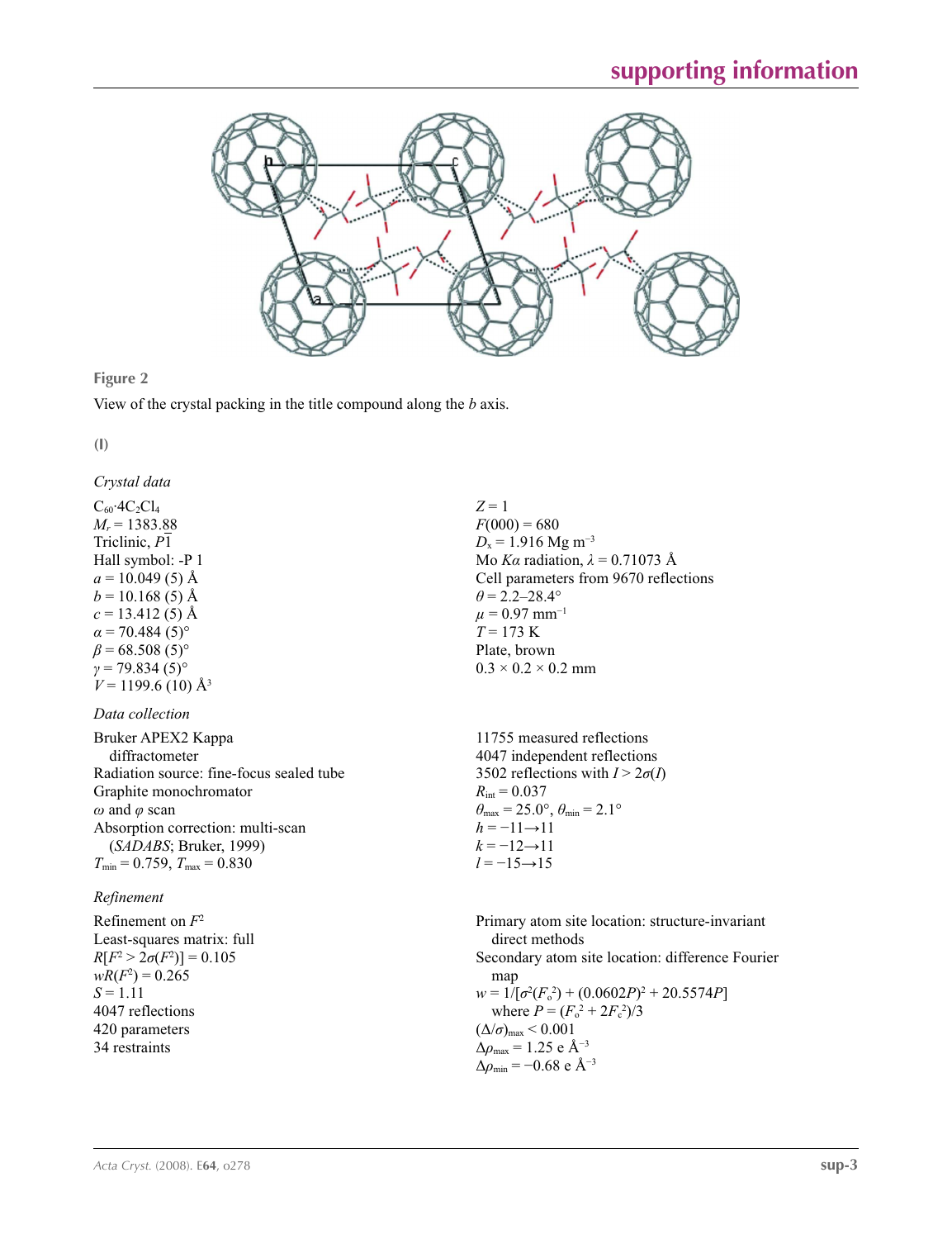### *Special details*

**Geometry**. All e.s.d.'s (except the e.s.d. in the dihedral angle between two l.s. planes) are estimated using the full covariance matrix. The cell e.s.d.'s are taken into account individually in the estimation of e.s.d.'s in distances, angles and torsion angles; correlations between e.s.d.'s in cell parameters are only used when they are defined by crystal symmetry. An approximate (isotropic) treatment of cell e.s.d.'s is used for estimating e.s.d.'s involving l.s. planes.

**Refinement**. Refinement of  $F^2$  against ALL reflections. The weighted R-factor wR and goodness of fit *S* are based on  $F^2$ , conventional *R*-factors *R* are based on *F*, with *F* set to zero for negative  $F^2$ . The threshold expression of  $F^2 > \sigma(F^2)$  is used only for calculating *R*-factors(gt) *etc*. and is not relevant to the choice of reflections for refinement. *R*-factors based on *F*<sup>2</sup> are statistically about twice as large as those based on *F*, and *R*- factors based on ALL data will be even larger.

|                 | $\boldsymbol{x}$ | $\mathcal{Y}$ | $\boldsymbol{Z}$ | $U_{\rm iso}$ */ $U_{\rm eq}$ | Occ. (2) |
|-----------------|------------------|---------------|------------------|-------------------------------|----------|
| C1              | 0.7872(12)       | 0.2020(11)    | 0.1752(10)       | 0.048(3)                      |          |
| C2              | 0.8649(12)       | 0.1051(13)    | 0.2458(9)        | 0.050(3)                      |          |
| C <sub>3</sub>  | 0.8346(14)       | $-0.0347(13)$ | 0.2881(8)        | 0.053(3)                      |          |
| C <sub>4</sub>  | 0.7301(14)       | $-0.0837(17)$ | 0.2621(11)       | 0.069(4)                      |          |
| C <sub>5</sub>  | 0.6574(12)       | $-0.0048(16)$ | 0.2046(11)       | 0.069(4)                      |          |
| C6              | 0.6836(10)       | 0.1484(11)    | 0.1574(9)        | 0.044(3)                      |          |
| C7              | 0.6674(10)       | 0.1949(11)    | 0.0509(10)       | 0.043(2)                      |          |
| C8              | 0.6353(9)        | 0.0806(11)    | 0.0226(9)        | 0.038(2)                      |          |
| C9              | 0.6293(9)        | $-0.0449(12)$ | 0.1128(11)       | 0.051(3)                      |          |
| C10             | 0.6808(12)       | $-0.1691(13)$ | 0.0941(14)       | 0.068(4)                      |          |
| C11             | 0.6954(10)       | 0.0755(11)    | $-0.0878(9)$     | 0.043(3)                      |          |
| C12             | 1.2500(12)       | 0.0616(14)    | 0.1058(11)       | 0.055(3)                      |          |
| C13             | 1.2598(12)       | 0.1767(11)    | 0.0131(12)       | 0.051(3)                      |          |
| C14             | 0.7609(12)       | $-0.2663(12)$ | 0.1663(12)       | 0.062(4)                      |          |
| C15             | 0.7816(13)       | $-0.2274(11)$ | 0.2465(9)        | 0.052(3)                      |          |
| C16             | 0.9231(17)       | $-0.2585(12)$ | 0.2626(9)        | 0.063(4)                      |          |
| C17             | 0.9541(18)       | $-0.1434(13)$ | 0.2871(8)        | 0.064(4)                      |          |
| C18             | 1.0919(15)       | $-0.1027(16)$ | 0.2459(9)        | 0.064(4)                      |          |
| C19             | 1.1206(14)       | 0.0448(15)    | 0.2018(10)       | 0.057(3)                      |          |
| C20             | 1.0097(15)       | 0.1432(14)    | 0.2030(10)       | 0.059(3)                      |          |
| C21             | 1.2117(14)       | $-0.1785(12)$ | 0.1725(11)       | 0.060(3)                      |          |
| C22             | 1.1800(13)       | $-0.2823(11)$ | 0.1474(10)       | 0.052(3)                      |          |
| C23             | 1.0266(11)       | $-0.3278(10)$ | 0.1968(9)        | 0.043(2)                      |          |
| C <sub>24</sub> | 0.7594(10)       | 0.2949(10)    | $-0.0361(9)$     | 0.041(2)                      |          |
| C <sub>25</sub> | 1.0019(12)       | $-0.3678(9)$  | 0.1130(10)       | 0.045(3)                      |          |
| C <sub>26</sub> | 0.8641(12)       | 0.3473(10)    | $-0.0120(12)$    | 0.053(3)                      |          |
| C27             | 0.8788(13)       | 0.3009(11)    | 0.0902(10)       | 0.049(3)                      |          |
| C28             | 1.0212(15)       | 0.2708(13)    | 0.1026(12)       | 0.061(3)                      |          |
| C29             | 1.1246(13)       | 0.3373(10)    | $-0.0941(10)$    | 0.049(3)                      |          |
| C30             | 1.1358(17)       | 0.2883(12)    | 0.0146(12)       | 0.065(4)                      |          |
| C31             | 1.3841(11)       | 0.4523(10)    | 0.2363(7)        | 0.027(3)                      | 0.82(2)  |
| C32             | 1.3342(11)       | 0.4954(11)    | 0.3232(7)        | 0.029(3)                      | 0.82(2)  |
| C31A            | 1.306(2)         | 0.430(3)      | 0.3017(15)       | 0.013(10)                     | 0.18(2)  |
| C32A            | 1.406(2)         | 0.515(3)      | 0.2605(15)       | 0.007(9)                      | 0.18(2)  |
| C <sub>33</sub> | 0.7666(10)       | 0.1574(11)    | 0.4919(11)       | 0.030(5)                      | 0.56(3)  |

*Fractional atomic coordinates and isotropic or equivalent isotropic displacement parameters (Å2 )*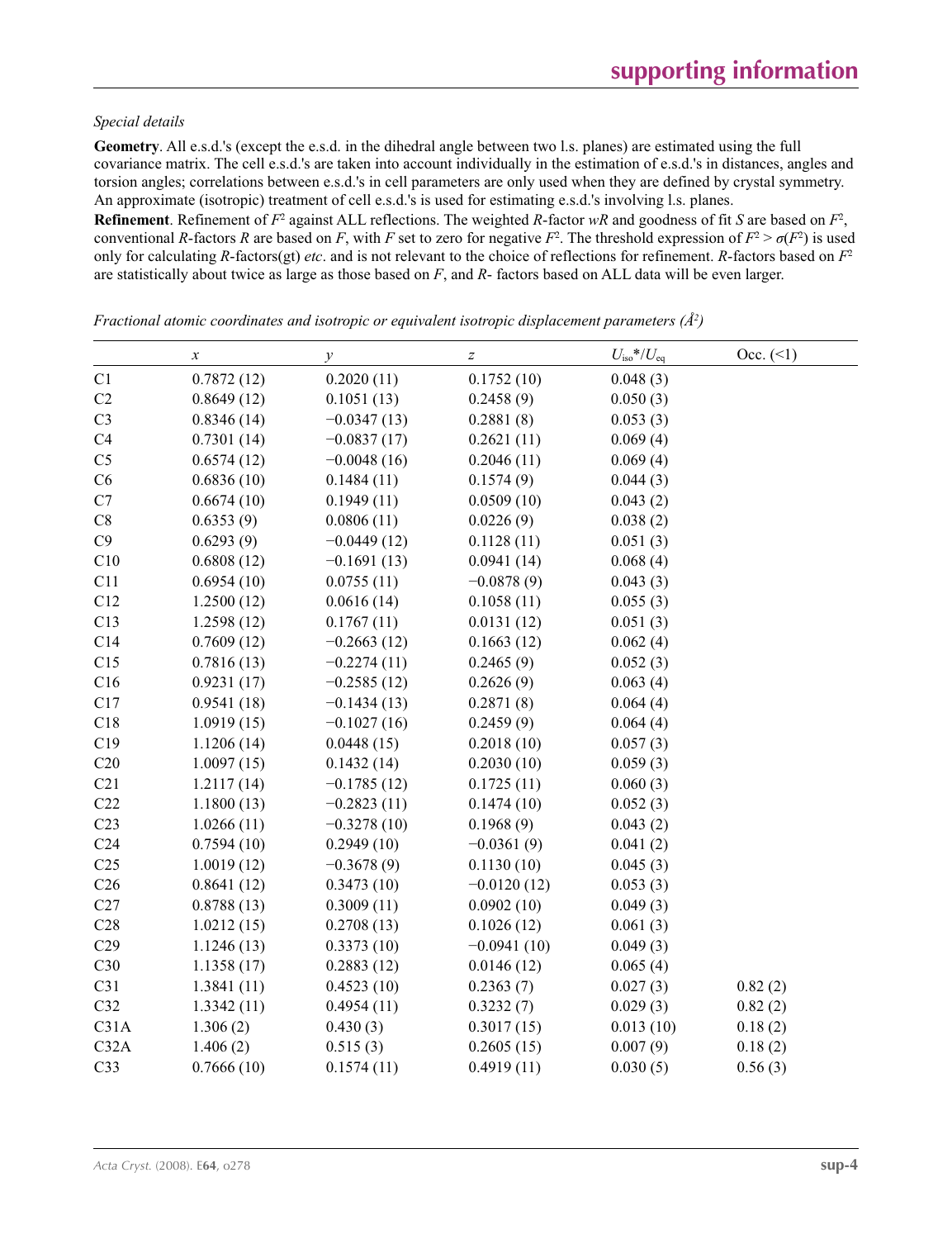| C <sub>34</sub> | 0.6841(11) | 0.2472(11)   | 0.4454(12)  | 0.039(5)  | 0.56(3) |
|-----------------|------------|--------------|-------------|-----------|---------|
| C33A            | 0.7762(13) | 0.2488(14)   | 0.4439(16)  | 0.039(7)  | 0.44(3) |
| C34A            | 0.677(2)   | 0.162(2)     | 0.4950(19)  | 0.034(6)  | 0.44(3) |
| C <sub>11</sub> | 1.5322(2)  | 0.5188(2)    | 0.12839(19) | 0.0357(6) |         |
| Cl <sub>2</sub> | 1.2994(3)  | 0.3299(3)    | 0.2202(2)   | 0.0484(7) |         |
| Cl <sub>3</sub> | 1.4140(3)  | 0.6192(3)    | 0.3386(2)   | 0.0425(6) |         |
| Cl4             | 1.1832(3)  | 0.4285(3)    | 0.4339(2)   | 0.0566(8) |         |
| Cl <sub>5</sub> | 0.9370(3)  | 0.2011(4)    | 0.4666(2)   | 0.0569(8) |         |
| Cl6             | 0.7062(3)  | $-0.0017(3)$ | 0.5858(2)   | 0.0535(7) |         |
| Cl7             | 0.7431(4)  | 0.4076(3)    | 0.3547(2)   | 0.0615(9) |         |
| C18             | 0.5146(3)  | 0.2052(3)    | 0.4689(2)   | 0.0565(8) |         |
|                 |            |              |             |           |         |

*Atomic displacement parameters (Å2 )*

|                 | $U^{11}$   | $U^{22}$   | $U^{33}$   | $U^{12}$     | $U^{13}$     | $U^{23}$      |
|-----------------|------------|------------|------------|--------------|--------------|---------------|
| C2              | 0.053(7)   | 0.072(8)   | 0.036(6)   | 0.006(6)     | $-0.008(5)$  | $-0.043(6)$   |
| C <sub>3</sub>  | 0.073(8)   | 0.064(8)   | 0.012(4)   | $-0.005(6)$  | 0.002(5)     | $-0.016(5)$   |
| C6              | 0.026(5)   | 0.042(6)   | 0.042(6)   | 0.015(4)     | 0.011(4)     | $-0.021(5)$   |
| C7              | 0.023(5)   | 0.039(6)   | 0.065(7)   | 0.019(4)     | $-0.015(5)$  | $-0.023(5)$   |
| C8              | 0.014(4)   | 0.046(6)   | 0.058(6)   | 0.003(4)     | $-0.017(4)$  | $-0.018(5)$   |
| C9              | 0.007(4)   | 0.054(7)   | 0.077(8)   | $-0.007(4)$  | $-0.004(5)$  | $-0.009(6)$   |
| C10             | 0.026(6)   | 0.055(8)   | 0.114(12)  | $-0.025(5)$  | $-0.015(7)$  | $-0.011(8)$   |
| C12             | 0.040(6)   | 0.088(9)   | 0.069(8)   | $-0.008(6)$  | $-0.035(6)$  | $-0.041(7)$   |
| C13             | 0.039(6)   | 0.040(6)   | 0.090(9)   | $-0.015(5)$  | $-0.037(6)$  | $-0.018(6)$   |
| C14             | 0.038(6)   | 0.043(6)   | 0.079(9)   | $-0.033(5)$  | $-0.015(6)$  | 0.024(6)      |
| C15             | 0.053(7)   | 0.031(5)   | 0.035(6)   | $-0.016(5)$  | 0.019(5)     | 0.006(4)      |
| C17             | 0.121(12)  | 0.055(7)   | 0.017(5)   | $-0.007(7)$  | $-0.032(6)$  | 0.001(5)      |
| C19             | 0.067(8)   | 0.082(9)   | 0.054(7)   | 0.002(7)     | $-0.044(7)$  | $-0.036(7)$   |
| C20             | 0.089(10)  | 0.066(8)   | 0.052(7)   | 0.003(7)     | $-0.042(7)$  | $-0.039(6)$   |
| C21             | 0.072(8)   | 0.040(6)   | 0.076(9)   | 0.003(6)     | $-0.055(7)$  | 0.003(6)      |
| C22             | 0.063(7)   | 0.041(6)   | 0.051(7)   | 0.027(5)     | $-0.045(6)$  | 0.000(5)      |
| C <sub>23</sub> | 0.048(6)   | 0.026(5)   | 0.042(6)   | $-0.001(4)$  | $-0.020(5)$  | 0.010(4)      |
| C <sub>24</sub> | 0.032(5)   | 0.024(5)   | 0.063(7)   | 0.015(4)     | $-0.019(5)$  | $-0.011(4)$   |
| C <sub>25</sub> | 0.053(6)   | 0.009(4)   | 0.061(7)   | $-0.007(4)$  | $-0.015(5)$  | 0.004(4)      |
| C <sub>26</sub> | 0.050(6)   | 0.017(5)   | 0.090(9)   | 0.011(4)     | $-0.019(6)$  | $-0.025(5)$   |
| C27             | 0.060(7)   | 0.035(6)   | 0.063(7)   | 0.009(5)     | $-0.019(6)$  | $-0.037(5)$   |
| C28             | 0.080(9)   | 0.053(7)   | 0.080(9)   | $-0.008(6)$  | $-0.031(8)$  | $-0.048(7)$   |
| C29             | 0.065(8)   | 0.019(5)   | 0.065(7)   | $-0.014(5)$  | $-0.031(6)$  | 0.003(5)      |
| C30             | 0.096(10)  | 0.040(6)   | 0.079(9)   | $-0.036(7)$  | $-0.034(8)$  | $-0.020(6)$   |
| C31             | 0.028(6)   | 0.023(5)   | 0.028(6)   | $-0.005(4)$  | $-0.009(5)$  | $-0.001(4)$   |
| C32             | 0.028(6)   | 0.034(6)   | 0.027(6)   | 0.002(5)     | $-0.014(5)$  | $-0.010(5)$   |
| C31A            | 0.014(11)  | 0.013(11)  | 0.014(11)  | 0.000(5)     | $-0.004(6)$  | $-0.005(6)$   |
| C32A            | 0.008(10)  | 0.007(10)  | 0.006(11)  | 0.000(5)     | $-0.001(6)$  | $-0.003(5)$   |
| C33             | 0.023(10)  | 0.039(11)  | 0.024(9)   | 0.009(9)     | $-0.004(8)$  | $-0.012(8)$   |
| C34             | 0.051(13)  | 0.024(10)  | 0.025(10)  | $-0.008(9)$  | 0.008(9)     | $-0.006(8)$   |
| C33A            | 0.042(15)  | 0.046(15)  | 0.030(13)  | $-0.012(13)$ | $-0.006(12)$ | $-0.015(11)$  |
| C34A            | 0.019(11)  | 0.028(12)  | 0.037(13)  | $-0.007(10)$ | 0.010(10)    | $-0.007(10)$  |
| C11             | 0.0277(11) | 0.0402(13) | 0.0334(12) | $-0.0031(9)$ | $-0.0002(9)$ | $-0.0140(10)$ |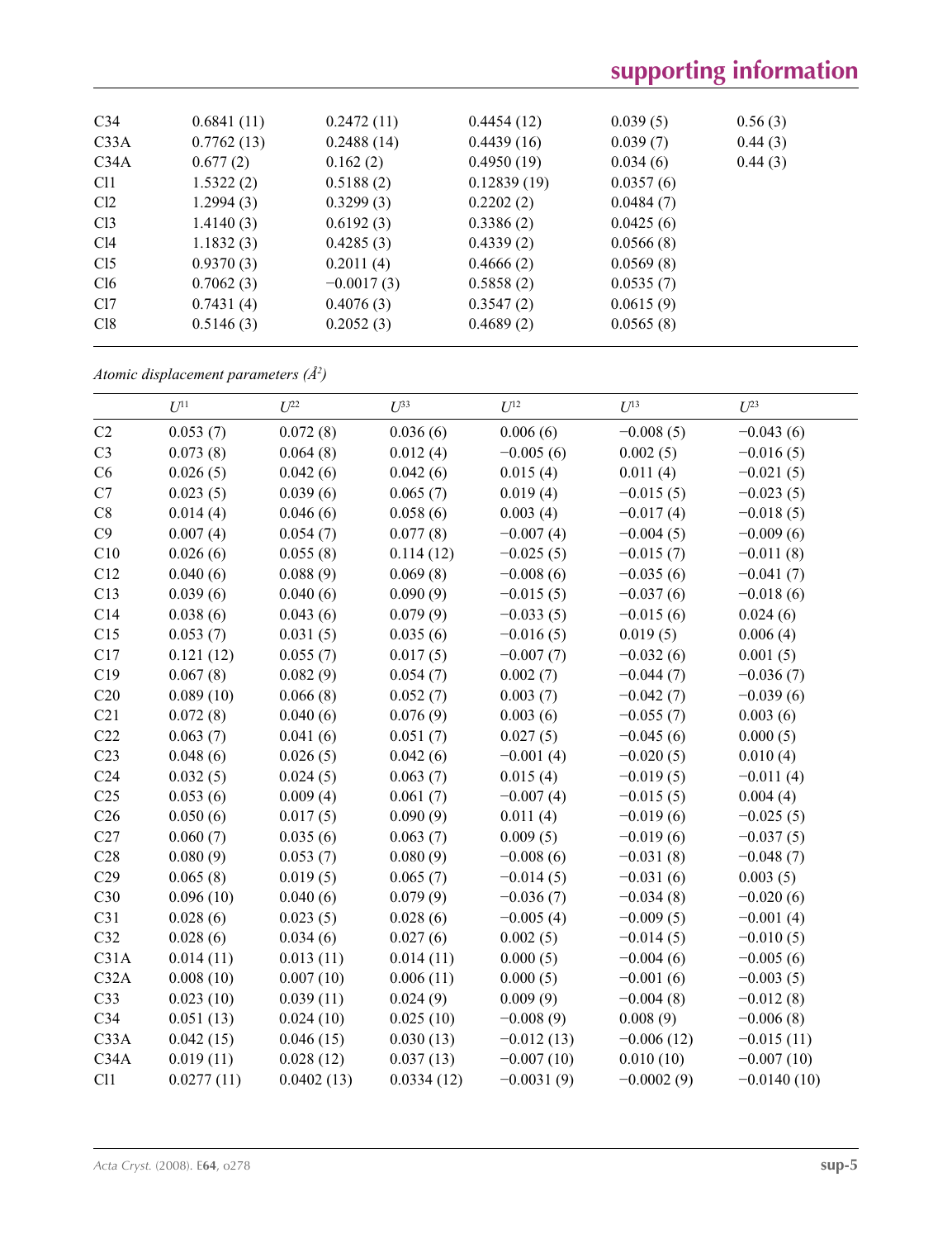# **supporting information**

| Cl <sub>2</sub> | 0.0645(17) | 0.0344(13) | 0.0625(17) | $-0.0119(12)$ | $-0.0345(14)$ | $-0.0150(12)$ |
|-----------------|------------|------------|------------|---------------|---------------|---------------|
| Cl <sub>3</sub> | 0.0450(14) | 0.0485(14) | 0.0442(14) | $-0.0097(11)$ | $-0.0119(11)$ | $-0.0262(11)$ |
| Cl4             | 0.0426(15) | 0.074(2)   | 0.0378(14) | $-0.0217(14)$ | 0.0055(11)    | $-0.0085(13)$ |
| Cl <sub>5</sub> | 0.0457(16) | 0.086(2)   | 0.0461(16) | $-0.0226(15)$ | $-0.0169(13)$ | $-0.0166(15)$ |
| Cl6             | 0.0653(18) | 0.0400(14) | 0.0425(15) | $-0.0036(12)$ | $-0.0213(13)$ | 0.0076(11)    |
| C <sub>17</sub> | 0.104(3)   | 0.0280(13) | 0.0343(14) | $-0.0175(14)$ | $-0.0051(15)$ | 0.0002(10)    |
| C18             | 0.0380(14) | 0.0658(18) | 0.0538(17) | 0.0013(13)    | $-0.0180(12)$ | $-0.0021(14)$ |
| C16             | 0.111(11)  | 0.041(6)   | 0.022(5)   | $-0.027(7)$   | $-0.020(6)$   | 0.017(5)      |
| C <sub>5</sub>  | 0.028(6)   | 0.092(10)  | 0.047(7)   | $-0.001(6)$   | 0.020(5)      | $-0.007(7)$   |
| C <sub>1</sub>  | 0.046(6)   | 0.043(6)   | 0.061(7)   | 0.017(5)      | $-0.009(5)$   | $-0.041(6)$   |
| C11             | 0.028(5)   | 0.052(6)   | 0.054(6)   | $-0.004(4)$   | $-0.033(5)$   | $-0.001(5)$   |
| C18             | 0.078(9)   | 0.100(11)  | 0.028(6)   | 0.001(8)      | $-0.043(6)$   | $-0.010(6)$   |
| C <sub>4</sub>  | 0.044(7)   | 0.100(11)  | 0.040(7)   | $-0.015(7)$   | 0.016(6)      | $-0.019(7)$   |
|                 |            |            |            |               |               |               |

*Geometric parameters (Å, º)*

| $C2-C3$                  | 1.386(17) | $C23 - C25$              | 1.426(16) |
|--------------------------|-----------|--------------------------|-----------|
| $C2-C20$                 | 1.426(17) | $C24 - C22$ <sup>i</sup> | 1.432(16) |
| $C2-C1$                  | 1.457(16) | $C24 - C26$              | 1.433(16) |
| $C3-C4$                  | 1.429(19) | $C25 - C29$ i            | 1.350(16) |
| $C3 - C17$               | 1.482(19) | $C25 - C26$              | 1.505(16) |
| $C6-C1$                  | 1.382(16) | $C26-C27$                | 1.348(17) |
| $C6-C7$                  | 1.408(15) | $C26 - C25$              | 1.505(16) |
| $C6-C5$                  | 1.504(18) | $C27-C1$                 | 1.396(16) |
| $C7 - C24$               | 1.414(15) | $C27-C28$                | 1.468(17) |
| $C7-C8$                  | 1.454(14) | $C28 - C30$              | 1.299(19) |
| $C8 - C11$               | 1.394(15) | $C29 - C25$              | 1.350(16) |
| $C8-C9$                  | 1.427(15) | $C29 - C30$              | 1.415(17) |
| $C9 - C10$               | 1.347(17) | $C29 - C14$ <sup>i</sup> | 1.463(19) |
| $C9 - C5$                | 1.55(2)   | $C31 - C32$              | 1.280(2)  |
| $C10 - C13$ <sup>i</sup> | 1.364(19) | $C31 - C11$              | 1.699(10) |
| $C10-C14$                | 1.487(18) | $C31 - C12$              | 1.735(10) |
| $C12 - C13$              | 1.379(18) | $C32 - C13$              | 1.709(10) |
| $C12 - C19$              | 1.443(17) | $C32 - C14$              | 1.735(10) |
| $C12 - C11$ <sup>i</sup> | 1.471(16) | $C31A - C32A$            | 1.282(2)  |
| $C13 - C10$ <sup>i</sup> | 1.364(19) | $C31A - C12$             | 1.747(9)  |
| $C13-C30$                | 1.529(19) | $C31A - C14$             | 1.748(9)  |
| $C14 - C15$              | 1.354(19) | $C32A - C13$             | 1.751(9)  |
| $C14 - C29$ i            | 1.463(19) | $C32A - C11$             | 1.751(9)  |
| $C15 - C16$              | 1.480(19) | $C33-C34$                | 1.281(2)  |
| $C15-C4$                 | 1.517(19) | $C33 - C15$              | 1.728(8)  |
| $C17 - C18$              | 1.372(19) | $C33 - C16$              | 1.731(8)  |
| $C17-C16$                | 1.427(17) | $C34 - C18$              | 1.720(8)  |
| $C19 - C20$              | 1.360(18) | $C34 - C17$              | 1.726(8)  |
| $C19 - C18$              | 1.454(19) | $C33A - C34A$            | 1.281(2)  |
| $C20 - C28$              | 1.510(19) | $C33A - C15$             | 1.711(9)  |
| $C21 - C22$              | 1.327(17) | $C33A - C17$             | 1.721(9)  |
| $C21 - C11$ <sup>i</sup> | 1.426(16) | $C34A - C18$             | 1.75(2)   |
|                          |           |                          |           |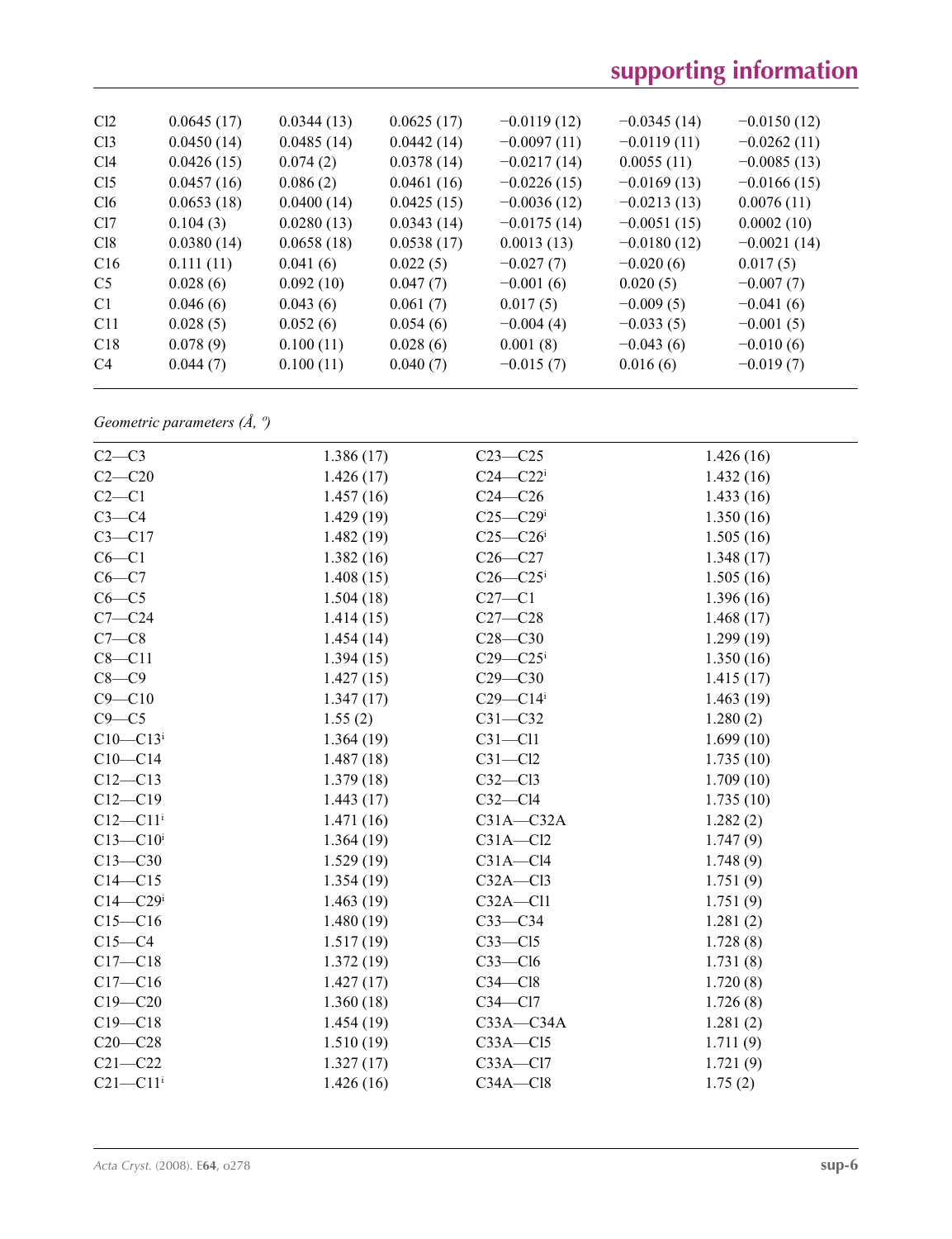| $C21 - C18$                                             | 1.524(19) | $C34A - C16$                            | 1.75(2)   |
|---------------------------------------------------------|-----------|-----------------------------------------|-----------|
| $C22-C24$ i                                             | 1.432(16) | $C5 - C4$                               | 1.251(19) |
| $C22-C23$                                               | 1.525(16) | $C11 - C21$ <sup>i</sup>                | 1.426(16) |
| $C23-C16$                                               | 1.358(17) | $C11 - C12$ <sup>i</sup>                | 1.471(16) |
|                                                         |           |                                         |           |
| $C3-C2-C20$                                             | 120.2(11) | $C27-C26-C24$                           | 121.6(11) |
| $C3-C2-C1$                                              | 119.0(11) | $C27-C26-C25$ <sup>i</sup>              | 117.9(11) |
| $C20-C2-C1$                                             | 108.6(11) | $C24 - C26 - C25$                       | 108.2(10) |
| $C2-C3-C4$                                              | 120.7(12) | $C26-C27-C1$                            | 118.9(11) |
| $C2-C3-C17$                                             | 119.2(12) | $C26 - C27 - C28$                       | 121.0(11) |
| $C4 - C3 - C17$                                         | 107.2(11) | $C1 - C27 - C28$                        | 108.6(11) |
| $C1-C6-C7$                                              | 119.7(10) | C30-C28-C27                             | 120.3(13) |
| $C1-C6-C5$                                              | 121.1(11) | C30-C28-C20                             | 121.0(13) |
| $C7 - C6 - C5$                                          | 107.4(11) | $C27 - C28 - C20$                       | 106.3(11) |
| $C6-C7-C24$                                             | 118.8(10) | $C25 - C29 - C30$                       | 123.2(12) |
| $C6-C7-C8$                                              | 111.1(9)  | $C25^{\text{i}} - C29 - C14^{\text{i}}$ | 117.5(11) |
| $C24-C7-C8$                                             | 117.6(10) | $C30-C29-C14$ <sup>i</sup>              | 108.4(11) |
| $C11 - C8 - C9$                                         | 119.7(10) | $C28 - C30 - C29$                       | 120.3(14) |
| $C11 - C8 - C7$                                         | 118.9(9)  | $C28-C30-C13$                           | 119.0(12) |
| $C9 - C8 - C7$                                          | 109.3(10) | $C29 - C30 - C13$                       | 107.8(12) |
| $C10-C9-C8$                                             | 121.5(12) | $C32 - C31 - C11$                       | 121.3(8)  |
| $C10-C9-C5$                                             | 120.3(12) | $C32 - C31 - C12$                       | 121.7(8)  |
| $C8-C9-C5$                                              | 106.4(10) | $Cl1-C31-C12$                           | 117.0(5)  |
| $C9 - C10 - C13$ <sup>i</sup>                           | 119.8(13) | $C31 - C32 - C13$                       | 122.2(9)  |
| $C9 - C10 - C14$                                        | 117.8(14) | $C31 - C32 - C14$                       | 121.7(9)  |
| $C13$ <sup>i</sup> - $C10$ <sup>-<math>C14</math></sup> | 110.6(12) | $Cl3-C32-C14$                           | 116.0(5)  |
| $C13 - C12 - C19$                                       | 119.7(12) | $C32A - C31A - C12$                     | 117.9(7)  |
| $C13 - C12 - C11$ <sup>i</sup>                          | 118.3(11) | $C32A - C31A - C14$                     | 116.8(7)  |
| $C19 - C12 - C11$ <sup>i</sup>                          | 109.1(11) | $Cl2-C31A-C14$                          | 125.3(7)  |
| $C10^i$ - $C13$ - $C12$                                 | 123.0(12) | $C31A - C32A - C13$                     | 119.1(7)  |
| $C10^{i} - C13 - C30$                                   | 107.0(11) | $C31A - C32A - C11$                     | 118.2(7)  |
| $C12-C13-C30$                                           | 119.8(12) | $Cl3-C32A-C11$                          | 122.7(6)  |
| $C15-C14-C29$ i                                         | 121.7(11) | $C34-C33-C15$                           | 119.1(7)  |
| $C15-C14-C10$                                           | 119.8(13) | $C34 - C33 - C16$                       | 121.0(7)  |
| $C29^i$ - $C14$ - $C10$                                 | 106.2(12) | $C15-C33-C16$                           | 119.8(5)  |
| $C14 - C15 - C16$                                       | 119.4(11) | $C33-C34-C18$                           | 119.7(7)  |
| $C14 - C15 - C4$                                        | 121.6(12) | C33-C34-Cl7                             | 120.9(7)  |
| $C16-C15-C4$                                            | 105.7(11) | Cl8-C34-Cl7                             | 119.3(5)  |
| $C18-C17-C16$                                           | 119.9(14) | $C34A - C33A - C15$                     | 118.4(14) |
| $C18 - C17 - C3$                                        | 119.0(12) | $C34A - C33A - C17$                     | 119.0(14) |
| $C16 - C17 - C3$                                        | 109.9(13) | $Cl5-C33A-C17$                          | 122.6(7)  |
| $C20-C19-C12$                                           | 120.6(13) | $C33A - C34A - C18$                     | 119.4(17) |
| $C20-C19-C18$                                           | 119.7(12) | $C33A - C34A - C16$                     | 120.8(17) |
| $C12-C19-C18$                                           | 108.0(11) | $Cl8-C34A-C16$                          | 119.8(7)  |
| $C19 - C20 - C2$                                        | 121.4(12) | $C23-C16-C17$                           | 121.5(13) |
| $C19 - C20 - C28$                                       | 119.8(13) | $C23-C16-C15$                           | 117.9(11) |
| $C2 - C20 - C28$                                        | 106.7(11) | $C17-C16-C15$                           | 108.4(12) |
| $C22-C21-C11$ i                                         | 120.2(13) | $C4-C5-C6$                              | 118.8(15) |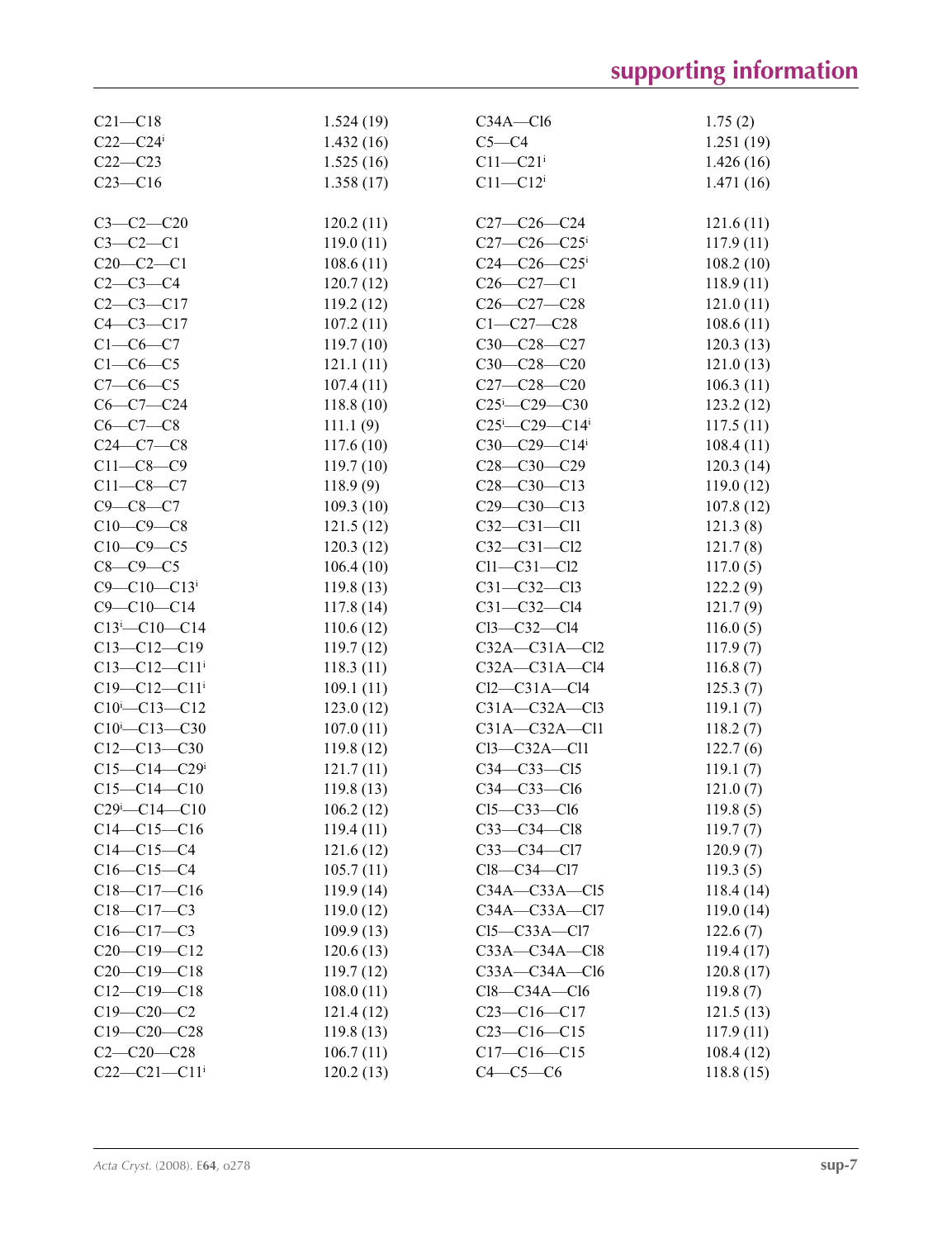| $C22-C21-C18$                                                   | 119.0(12)    | $C4-C5-C9$                    | 122.0(14)    |
|-----------------------------------------------------------------|--------------|-------------------------------|--------------|
| $C11$ <sup>i</sup> - $C21$ - $C18$                              | 107.1(11)    | $C6-C5-C9$                    | 105.8(11)    |
| $C21 - C22 - C24$                                               | 121.0(12)    | $C6 - C1 - C27$               | 122.1(11)    |
| $C21 - C22 - C23$                                               | 119.6(11)    | $C6-C1-C2$                    | 117.2(10)    |
| $C24$ <sup>i</sup> - $C22$ - $C23$                              | 108.4(10)    | $C27-C1-C2$                   | 109.7(10)    |
| $C16-C23-C25$                                                   | 121.6(11)    | $C8 - C11 - C21$ <sup>i</sup> | 121.5(11)    |
| $C16 - C23 - C22$                                               | 119.6(11)    | $C8 - C11 - C12$ <sup>i</sup> | 117.6(10)    |
| $C25 - C23 - C22$                                               | 106.5(9)     | $C21^{i} - C11 - C12^{i}$     | 108.6(11)    |
| $C7 - C24 - C22$                                                | 120.8(10)    | $C17 - C18 - C19$             | 120.6(13)    |
| $C7 - C24 - C26$                                                | 118.8(10)    | $C17 - C18 - C21$             | 120.2(13)    |
| $C22i-C24-C26$                                                  | 108.7(10)    | $C19 - C18 - C21$             | 107.1(11)    |
| $C29 - C25 - C23$                                               | 121.9(11)    | $C5-C4-C3$                    | 123.1(15)    |
| $C29$ <sup>i</sup> - $C25$ - $C26$ <sup>i</sup>                 | 117.2(11)    | $C5-C4-C15$                   | 118.2(15)    |
| $C23 - C25 - C26$                                               | 108.2(9)     | $C3 - C4 - C15$               | 108.9(12)    |
|                                                                 |              |                               |              |
| $C20-C2-C3-C4$                                                  | $-137.2(11)$ | $Cl5-C33-C34-C18$             | 179.6(9)     |
| $C1-C2-C3-C4$                                                   | 0.8(15)      | $Cl6-C33-C34-C18$             | $-4(2)$      |
| $C20-C2-C3-C17$                                                 | $-0.7(14)$   | $Cl5-C33-C34-C17$             | 2(2)         |
| $C1 - C2 - C3 - C17$                                            | 137.3(10)    | $Cl6-C33-C34-C17$             | 178.3(10)    |
| $C1-C6-C7-C24$                                                  | 0.7(13)      | $Cl5-C33A-C34A-C18$           | $-177.4(12)$ |
| $C5-C6-C7-C24$                                                  | $-142.6(9)$  | Cl7-C33A-C34A-Cl8             | 2(3)         |
| $C1 - C6 - C7 - C8$                                             | 141.9(9)     | $Cl5-C33A-C34A-C16$           | 0(3)         |
| $C5-C6-C7-C8$                                                   | $-1.4(10)$   | $Cl7-C33A-C34A-C16$           | 179.4(12)    |
| $C6-C7-C8-C11$                                                  | $-142.2(9)$  | $C32-C31-C11-C32A$            | 0(2)         |
| $C24-C7-C8-C11$                                                 | $-0.4(13)$   | $Cl2-C31-C11-C32A$            | 177(3)       |
| $C6-C7-C8-C9$                                                   | 0.3(10)      | $C31A - C32A - C11 - C31$     | 0(2)         |
| $C24-C7-C8-C9$                                                  | 142.0(9)     | $Cl3-C32A-C11-C31$            | 179(4)       |
| $C11-C8-C9-C10$                                                 | 0.1(14)      | $C32-C31-C12-C31A$            | $-2(3)$      |
| $C7-C8-C9-C10$                                                  | $-141.9(10)$ | $Cl1-C31-C12-C31A$            | $-179(3)$    |
| $C11-C8-C9-C5$                                                  | 143.0(9)     | $C32A - C31A - C12 - C31$     | 2(2)         |
| $C7 - C8 - C9 - C5$                                             | 1.0(10)      | $Cl4-C31A-C12-C31$            | 180(5)       |
| $C8-C9-C10-C13$ <sup>i</sup>                                    | 0.0(15)      | $C31 - C32 - C13 - C32A$      | 1(3)         |
| $C5 - C9 - C10 - C13$                                           | $-137.9(11)$ | Cl4-C32-Cl3-C32A              | 180(3)       |
| $C8-C9-C10-C14$                                                 | 139.6(11)    | C31A-C32A-Cl3-C32             | $-1(2)$      |
| $C5-C9-C10-C14$                                                 | 1.7(15)      | Cl1-C32A-Cl3-C32              | $-180(4)$    |
| $C19-C12-C13-C10$ <sup>i</sup>                                  | $-138.2(11)$ | $C31-C32-C14-C31A$            | 0(2)         |
| $C11^{i} - C12 - C13 - C10^{i}$                                 | $-0.8(15)$   | $Cl3-C32-C14-C31A$            | $-179(3)$    |
| $C19-C12-C13-C30$                                               | 2.4(15)      | $C32A - C31A - C14 - C32$     | 0(2)         |
| $C11$ i- $C12$ - $C13$ - $C30$                                  | 139.8(10)    | $Cl2-C31A-C14-C32$            | $-178(5)$    |
| $C9 - C10 - C14 - C15$                                          | $-1.0(15)$   | C34A-C33A-C15-C33             | 2.6(16)      |
| $C13^i$ - $C10$ - $C14$ - $C15$                                 | 142.1(11)    | $Cl7-C33A-C15-C33$            | $-177(3)$    |
| $C9 - C10 - C14 - C29$                                          | $-143.9(10)$ | $C34 - C33 - C15 - C33A$      | 0.4(18)      |
| $C13^{\text{i}} - C10 - C14 - C29^{\text{i}}$                   | $-0.8(12)$   | $Cl6-C33-C15-C33A$            | $-176(2)$    |
| $C29$ <sup>i</sup> - $C14$ <sup>-<math>C15</math></sup> - $C16$ | $-0.6(15)$   | $C34 - C33 - C16 - C34A$      | $-0.7(18)$   |
| $C10-C14-C15-C16$                                               | $-137.7(11)$ | $Cl5-C33-C16-C34A$            | 175(3)       |
| $C29$ <sup>i</sup> - $C14$ <sup>-<math>C15</math></sup> - $C4$  | 134.6(11)    | C33A-C34A-Cl6-C33             | $-2.6(17)$   |
| $C10-C14-C15-C4$                                                | $-2.5(16)$   | $Cl8-C34A-C16-C33$            | 174(3)       |
| $C2-C3-C17-C18$                                                 | 1.1(15)      | C34A-C33A-Cl7-C34             | $-1.0(17)$   |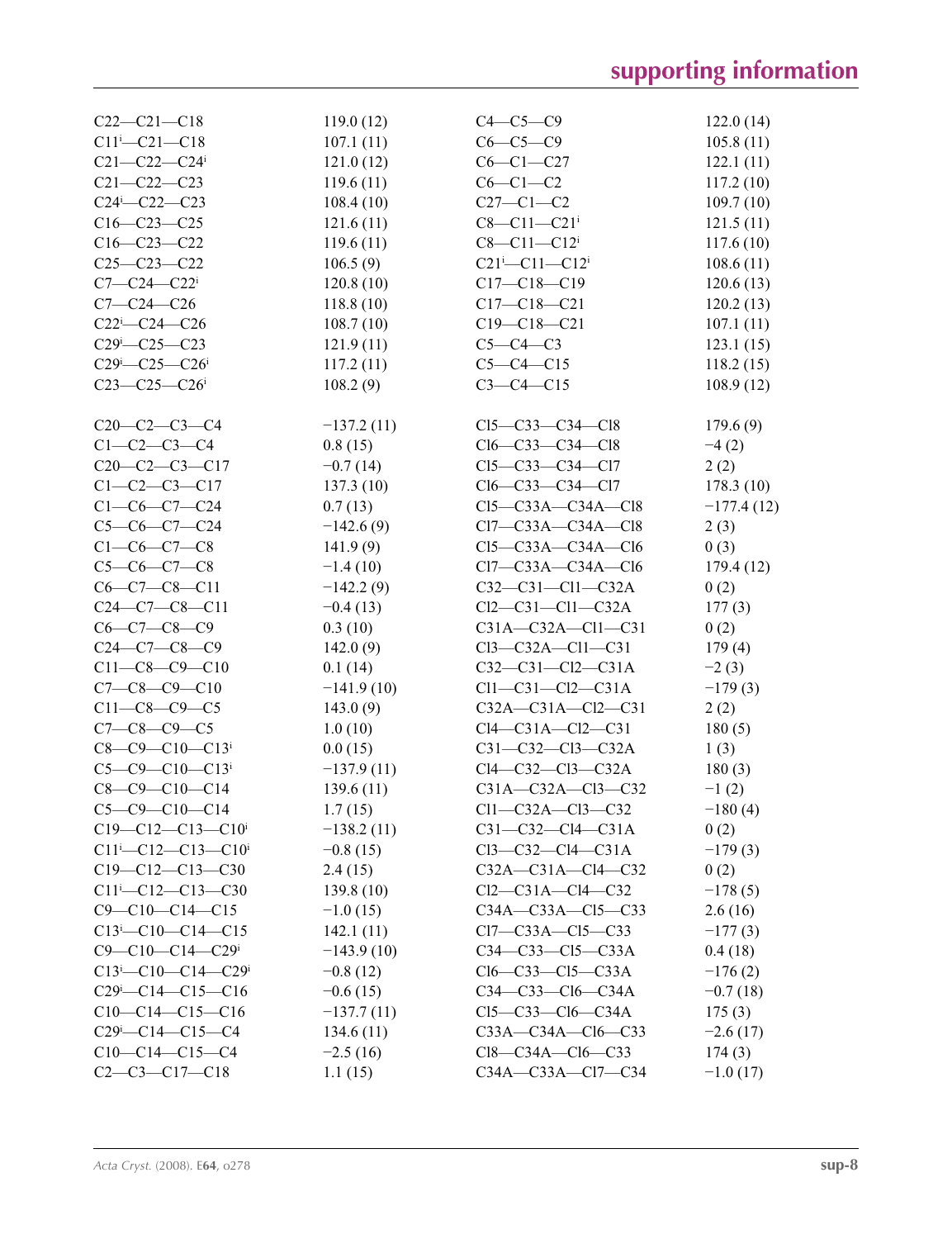| $C4 - C3 - C17 - C18$                                           | 142.8(10)    | $Cl5-C33A-C17-C34$                 | 179(3)       |
|-----------------------------------------------------------------|--------------|------------------------------------|--------------|
| $C2-C3-C17-C16$                                                 | $-142.6(10)$ | C33-C34-Cl7-C33A                   | $-2.1(18)$   |
| $C4-C3-C17-C16$                                                 | $-0.9(12)$   | $Cl8-C34-C17-C33A$                 | $-179(3)$    |
| $C13-C12-C19-C20$                                               | $-1.9(15)$   | C33-C34-Cl8-C34A                   | 3.8(17)      |
| $C11$ <sup>i</sup> - $C12$ - $C19$ - $C20$                      | $-142.7(10)$ | $Cl7-C34-C18-C34A$                 | $-179(3)$    |
| $C13-C12-C19-C18$                                               | 141.0(10)    | C33A-C34A-C18-C34                  | $-0.7(18)$   |
| $C11^{i} - C12 - C19 - C18$                                     | 0.2(11)      | $Cl6-C34A-C18-C34$                 | $-178(3)$    |
| $C12-C19-C20-C2$                                                | 138.1(11)    | $C25-C23-C16-C17$                  | $-137.0(11)$ |
| $C18-C19-C20-C2$                                                | $-0.6(16)$   | $C22-C23-C16-C17$                  | 0.0(15)      |
| $C12-C19-C20-C28$                                               | 0.6(15)      | $C25-C23-C16-C15$                  | 1.1(14)      |
| $C18-C19-C20-C28$                                               | $-138.1(11)$ | $C22-C23-C16-C15$                  | 138.1 (10)   |
| $C3-C2-C20-C19$                                                 | 0.5(15)      | $C18-C17-C16-C23$                  | $-1.6(16)$   |
| $C1-C2-C20-C19$                                                 | $-141.3(10)$ | $C3-C17-C16-C23$                   | 141.8(11)    |
| $C3-C2-C20-C28$                                                 | 142.7(10)    | $C18-C17-C16-C15$                  | $-143.1(11)$ |
| $C1 - C2 - C20 - C28$                                           | 0.9(11)      | $C3-C17-C16-C15$                   | 0.2(12)      |
| $C11$ i- $C21$ - $C22$ - $C24$ <sup>i</sup>                     | 1.4(16)      | $C14-C15-C16-C23$                  | $-1.2(14)$   |
| $C18-C21-C22-C24$                                               | 136.9(11)    | $C4 - C15 - C16 - C23$             | $-142.6(10)$ |
| $C11^{i} - C21 - C22 - C23$                                     | $-138.4(11)$ | $C14-C15-C16-C17$                  | 142.0(10)    |
| $C18-C21-C22-C23$                                               | $-2.8(15)$   | $C4 - C15 - C16 - C17$             | 0.5(11)      |
| $C21 - C22 - C23 - C16$                                         | 2.3(14)      | $C1-C6-C5-C4$                      | 1.0(16)      |
| $C24$ <sup>i</sup> - $C22$ - $C23$ - $C16$                      | $-142.0(10)$ | $C7-C6-C5-C4$                      | 143.6(11)    |
| $C21 - C22 - C23 - C25$                                         | 145.0(10)    | $C1-C6-C5-C9$                      | $-140.7(10)$ |
| $C24$ <sup>i</sup> - $C22$ <sup>-<math>C23</math></sup> - $C25$ | 0.7(10)      | $C7-C6-C5-C9$                      | 1.9(10)      |
| $C6-C7-C24-C22$ <sup>i</sup>                                    |              |                                    |              |
|                                                                 | 137.9(10)    | $C10-C9-C5-C4$                     | 1.5(17)      |
| $C8-C7-C24-C22$ <sup>i</sup>                                    | $-0.8(13)$   | $C8 - C9 - C5 - C4$                | $-141.9(12)$ |
| $C6-C7-C24-C26$                                                 | $-1.1(13)$   | $C10-C9-C5-C6$                     | 141.7(10)    |
| $C8-C7-C24-C26$                                                 | $-139.9(9)$  | $C8-C9-C5-C6$                      | $-1.8(10)$   |
| $C16-C23-C25-C29$ i                                             | 0.8(15)      | $C7-C6-C1-C27$                     | $-0.6(14)$   |
| $C22-C23-C25-C29$ i                                             | $-141.0(9)$  | $C5-C6-C1-C27$                     | 137.6(10)    |
| $C16-C23-C25-C26$                                               | 141.4(10)    | $C7-C6-C1-C2$                      | $-141.0(9)$  |
| $C22-C23-C25-C26$                                               | $-0.4(10)$   | $C5-C6-C1-C2$                      | $-2.8(14)$   |
| $C7 - C24 - C26 - C27$                                          | 1.6(14)      | $C26-C27-C1-C6$                    | 1.1(15)      |
| $C22^{i}$ - $C24$ - $C26$ - $C27$                               | $-141.9(10)$ | $C28-C27-C1-C6$                    | $-142.7(9)$  |
| $C7 - C24 - C26 - C25$                                          | 143.1(9)     | $C26-C27-C1-C2$                    | 144.0(10)    |
| $C22^{i}$ - $C24$ - $C26$ - $C25^{i}$                           | $-0.4(11)$   | $C28-C27-C1-C2$                    | 0.2(11)      |
| $C24-C26-C27-C1$                                                | $-1.6(15)$   | $C3-C2-C1-C6$                      | 1.9(14)      |
| $C25^{\text{i}}$ - $C26$ - $C27$ - $C1$                         | $-139.5(10)$ | $C20-C2-C1-C6$                     | 144.2(9)     |
| $C24-C26-C27-C28$                                               | 137.6(11)    | $C3-C2-C1-C27$                     | $-143.1(9)$  |
| $C25 - C26 - C27 - C28$                                         | $-0.3(14)$   | $C20-C2-C1-C27$                    | $-0.7(11)$   |
| $C26-C27-C28-C30$                                               | $-0.1(16)$   | $C9 - C8 - C11 - C21$              | $-137.7(10)$ |
| $C1 - C27 - C28 - C30$                                          | 142.9(11)    | $C7-C8-C11-C21$ <sup>i</sup>       | 0.8(14)      |
| $C26-C27-C28-C20$                                               | $-142.6(10)$ | $C9 - C8 - C11 - C12$ <sup>i</sup> | 0.2(12)      |
| $C1 - C27 - C28 - C20$                                          | 0.3(11)      | $C7-C8-C11-C12$ <sup>i</sup>       | 138.7(9)     |
| $C19-C20-C28-C30$                                               | 0.0(16)      | $C16-C17-C18-C19$                  | 138.8(11)    |
| $C2-C20-C28-C30$                                                | $-142.9(11)$ | $C3 - C17 - C18 - C19$             | $-1.2(15)$   |
| $C19-C20-C28-C27$                                               | 142.2(10)    | $C16-C17-C18-C21$                  | 1.0(16)      |
| $C2-C20-C28-C27$                                                | $-0.8(11)$   | $C3 - C17 - C18 - C21$             | $-139.1(11)$ |
| C27-C28-C30-C29                                                 | 0.3(16)      | $C20-C19-C18-C17$                  | 1.0(16)      |